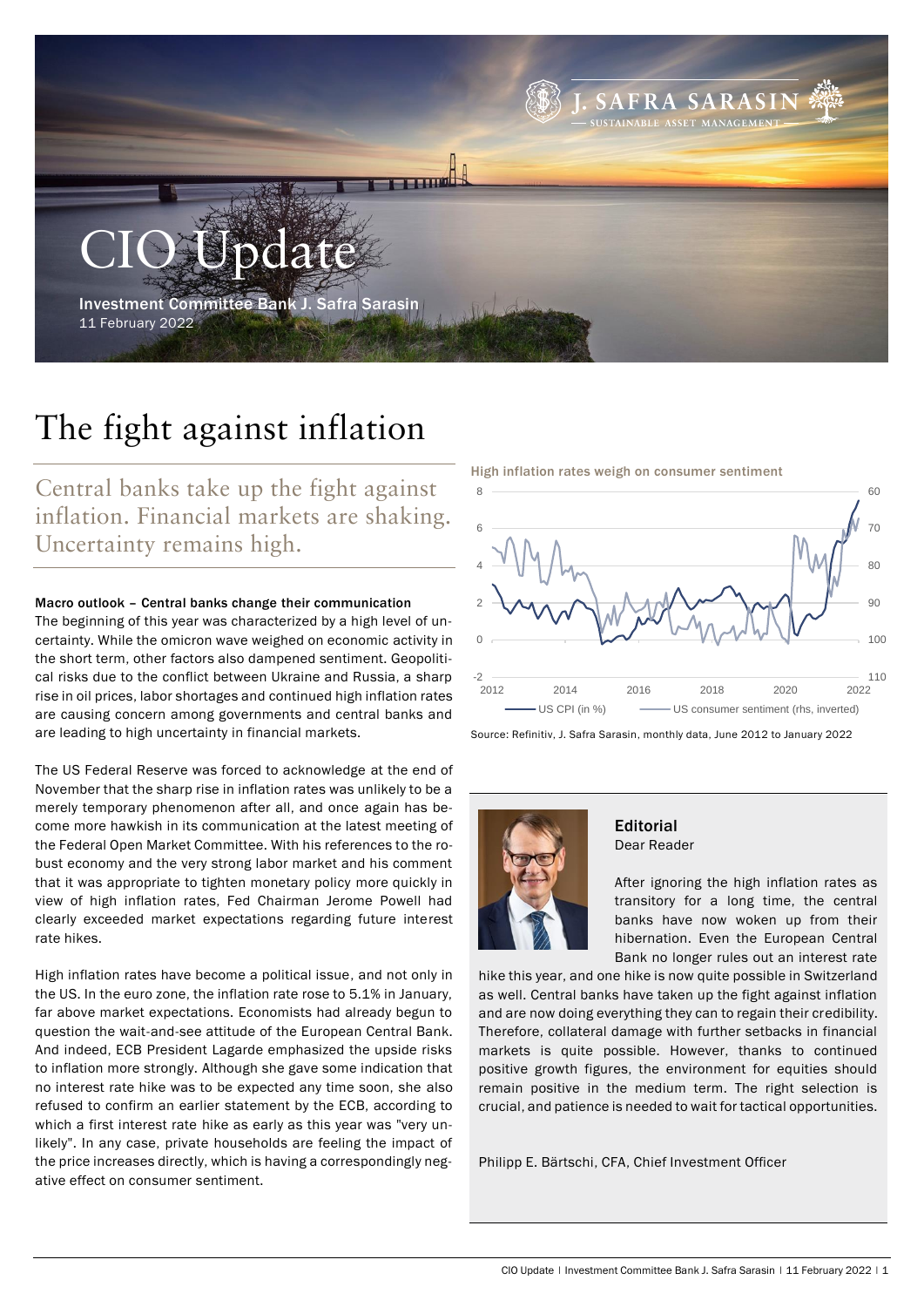#### Bonds – Regime change

In the government bond markets, these developments have led to substantial losses on both sides of the Atlantic since the beginning of the year. Both US Treasury and Bund yields are at their highest levels since the outbreak of the pandemic. For the first time since May 2019, the yield on ten-year Bunds rose above zero percent. Their Swiss counterpart also offers investors a positive nominal yield for the first time since November 2018. The share of negative-yielding investment-grade bonds has fallen significantly since December. At this rate, there may be no more bonds with negative yields very soon.





Source: Bloomberg, J. Safra Sarasin, weekly data, 2.7.2011 to 4.2.2022

Although still low in a historical context, credit spreads on the bond markets have also risen recently. The moderating growth environment in conjunction with the beginning rate hiking cycles of major central banks is a burden. However, economic growth, albeit moderating, is still at a high level and should therefore allow positive returns in the medium term. High-yield bonds also have a relatively low duration, which makes them more robust in the face of interest rate hikes. In addition, the technical environment is sound: default rates are at a very low level and corporate fundamentals are in good shape.

# Equities – Strong differentiation between sectors and styles

Some of the price declines in global stock markets in recent weeks have been very significant. Combined with extremely high daily volatility, the nervousness and uncertainty on financial markets was all too noticeable. Growth stocks in particular came under selling pressure. And because rising interest rates hurt growth companies more than value stocks, the prospect of an imminent interest rate turnaround also contributed to a strong rotation within equity sectors and styles. Selectivity at sector and style level is therefore particularly important for investment success in equities this year.

#### Asset Allocation – Volatility brings opportunities

It is truly an uncomfortable start to the year in financial markets. High COVID-19 case numbers, geopolitical risks in Eastern Europe, a reversal of the ultra-expansive monetary policy of the past decade and an imminent interest rate turnaround have already led to considerable uncertainty and have continued negative surprise potential.

The biggest concern, however, is inflation. It is likely to take a while for central banks to get a grip on inflation. As long as they continue to tighten their rhetoric and raise their interest rate and inflation forecasts at every meeting, volatility in financial markets is likely to remain high. Rising real interest rates are weighing on the valuation of all financial assets, so that even traditionally safe bonds no longer offer any protection. Against this backdrop, we have increased the cash quota in the portfolios in order to be able to benefit from possible tactical opportunities. Patience is required, however, as the current risks will not disappear in the near future.

Due to the prevailing uncertainty, we have recently reduced our allocation to equities, but remain slightly overweight, as the economic environment should improve in the second half of the year and inflation concerns should increasingly take a back seat. Within the asset class, we favour emerging market equities. The economic and monetary policy environment in the region, and especially in China, is supportive, and many regional central banks are already significantly more advanced in their rate hiking cycle.

We are underweight in bonds. Interest rates are likely to continue to rise and high-duration government and investment-grade bonds will remain under pressure. We have reduced duration risk accordingly in recent weeks. We still prefer high-yield and emerging market bonds in this environment due to their better risk-return profile. The tighter monetary policy is likely to become a burden for the credit markets as well. However, as long as growth remains robust, the positive fundamentals should prevail and lead to a solid performance based primarily on the higher carry.

We are maintaining our overweight in alternative investments. The low correlation of returns with those of traditional asset classes contributes positively to portfolio diversification, especially in this highly uncertain investment environment.

| Contact                                               |
|-------------------------------------------------------|
| Philipp E. Bärtschi, CFA,                             |
| Chief Investment Officer                              |
| +41 58 317 3572   philipp.baertschi@jsafrasarasin.com |
|                                                       |

#### Attractiveness of individual investments

| Asset class        | Weighting | Relative attractiveness within the categories |                   |                    |                  |
|--------------------|-----------|-----------------------------------------------|-------------------|--------------------|------------------|
| Equities           | $=$ /+    | Developed markets                             | Emerging markets  | Large caps         | Small caps       |
|                    |           |                                               |                   |                    | =                |
| <b>Bonds</b>       |           | Government bonds                              | Corporate bonds   | High-yield bonds   | Emerging markets |
|                    |           |                                               |                   |                    |                  |
|                    |           | Money market                                  | Convertible bonds | Other alternatives | Real Estate      |
| Alternative assets |           |                                               |                   |                    |                  |

Source: Refinitiv, J. Safra Sarasin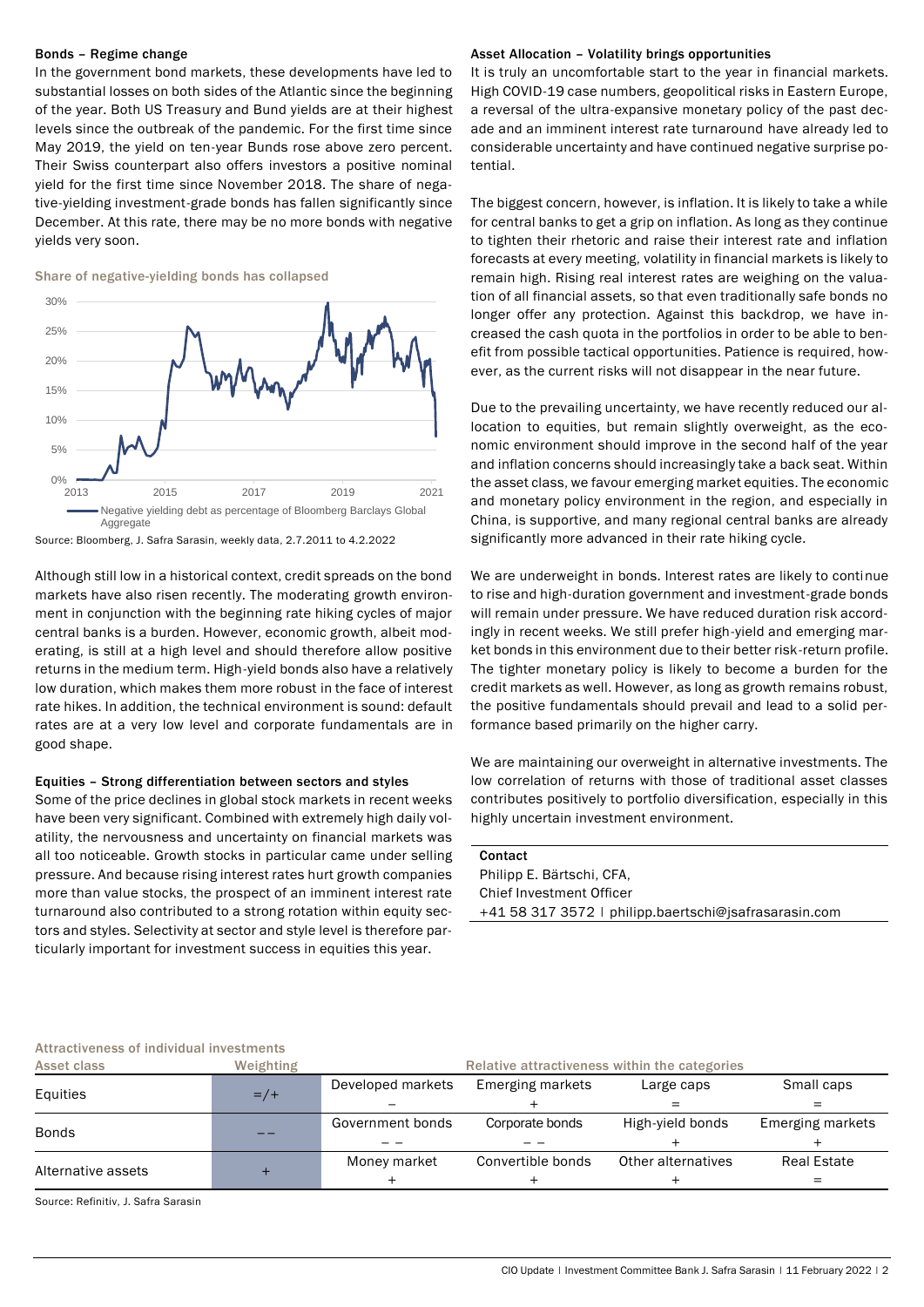# Important legal Information

This document has been prepared by Bank J. Safra Sarasin Ltd ("Bank") for information purposes only. It is not the result of financial research conducted. Therefore, the "Directives on the Independence of Financial Research" of the Swiss Bankers Association do not apply to this document.

This document is based on publicly available information and data ("the Information") believed to be correct, accurate and complete. The Bank has not verified and is unable to guarantee the accuracy and completeness of the Information contained herein. Possi ble errors or incompleteness of the Information do not constitute legal grounds (contractual or tacit) for liability, either with regard to direct, indirect or consequential damages. In particular, neither the Bank nor its shareholders and employees shall be liable for the views contained in this document. Third party data providers make no warranties or representations of any kind relating to the accuracy, completeness or timeliness of the data provided and shall have no liability for any damages of any kind relating to such data .

This document does not constitute a request or offer, solicitation or recommendation to buy or sell investment instruments or services. It should not be considered as a substitute for individual advice and risk disclosure by a qualified financial, legal or tax advisor. You are reminded to read all relevant documentation before making any investment, including risk warnings, and to seek any specialist financial or tax advice that you need. You are not permitted to pass this document on to others, apart from your professional advisers. If you have received it in error please return or destroy it.

Past performance is no indication of current or future performance. Investments in foreign currencies are subject to exchange ra te fluctuations. Exchange rate risk will apply if the investor's reference currency is not the same as the investment currency. Information containing forecasts are intended for information purpose only and are neither projections nor guarantees for future results and could differ significantly for various reasons from actual performance. The views and opinions contained in this document, along with the quoted figures, data and forecasts, may be subject to change without notice. There is no obligation on the part of Bank or an y other person to update the content of this document. The Bank does not accept any liability whatsoever for lo sses arising from the use of the Information (or parts thereof) contained in this document.

Neither this document nor any copy thereof may be sent to or taken into the United States or distributed in the United States or to a US person. This information is not directed to any person in any jurisdiction where (by reason of that person's nationality, residence or otherwise) such distribution is prohibited and may only be distributed in countries where its distribution is legally permitt ed. ICE Data Indices

Source ICE Data Indices, LLC ("ICE DATA"), is used with permission. ICE Data, its affiliates and their respective third party s uppliers disclaim any and all warranties and representations, express and/or implied, including any warranties of merchantability or fitness for a particular purpose or use, including the indices, index data and any data included in, related to, or derived therefrom. Ne ither ICE Data, its affiliates or their respective third party providers shall not be subject to any damages or liabi lity with respect to the adequacy, accuracy, timeliness or completeness of the indices or the index data or any component thereof, and the indices and index data and all components thereof are provided on an "as is" basis and your use is at your own risk. ICE Data, its affiliates and their respective third party suppliers do not sponsor, endorse, or recommend Bank J. Safra Sarasin Ltd, or any of its products or services.

# MSCI Indices

Source: MSCI. The MSCI information may only be used for your internal use, may not be reproduced or redisseminated in any form and may not be used as a basis for or a component of any financial instruments or products or indices. None of the MSCI informati on is intended to constitute investment advice or a recommendation to make (or refrain from making) any kind of investment decision and may not be relied on as such. Historical data and analysis should not be taken as an indication or guarantee of any future pe rformance analysis, forecast or prediction. The MSCI information is provided on an "as is" basis and the user of this information assumes the entire risk of any use made of this information. MSCI, each of its affiliates and each other person involved in or related to compil ing, computing or creating any MSCI information (collectively, the "MSCI Parties") expressly disclaims all warranties (including, without limitation, any warranties of originality, accuracy, completeness, timeliness, non-infringement, merchantability and fitness for a particular purpose) with respect to this information. Without limiting any of the foregoing, in no event shall any MSCI Party have any liability for any direct, indirect, special, incidental, punitive, consequential (including, without limitation, lost profits) or any other damages. (www.msci.com) S&P Indices

The "[INDEX]" is a product of S&P Dow Jones Indices LLC or its affiliates ("SPDJI") and [Third Party Licensor], and has been licensed for use by [Licensee]. Standard & Poor's® and S&P® are registered trademarks of Standard & Poor's Financial Services LLC ("S&P"); Dow Jones® is a registered trademark of Dow Jones Trademark Holdings LLC ("Dow Jones"); [Third Party Licensor Trademarks] are tra demarks of the [Third Party Licensor] and these trademarks have been licensed for use by SPDJI and sublicensed for certain purposes by [Licensee]. [Licensee's Product(s)] is not sponsored, endorsed, sold or promoted by SPDJI, Dow Jones, S&P, their respective affiliates, or [Third Party Licensor] and none of such parties make any representation regarding the advisability of investing in such product(s) nor do they have any liability for any errors, omissions, or interruptions of the [Index].

## Distribution Information

Unless stated otherwise this document is distributed by Bank J. Safra Sarasin Ltd (Switzerland).

The Bahamas: This publication is circulated to private clients of Bank J. Safra Sarasin (Bahamas) Ltd, and is not intended for circulation to nationals or citizens of The Bahamas or a person deemed 'resident' in The Bahamas for the purposes of exchange control by the Central Bank of The Bahamas.

Dubai International Financial Centre (DIFC): This material is intended to be distributed by Bank J. Safra Sarasin Asset Management (Middle East) Ltd ["BJSSAM"] in DIFC to professional clients as defined by the Dubai Financial Services Authority (DFSA). BJSSAM is duly authorised and regulated by DFSA. If you do not understand the contents of this document, you should consult an authorised fi nancial adviser. This material may also include Funds which are not subject to any form of regulation or approval by the Dubai Financial Services Authority ("DFSA"). The DFSA has no responsibility for reviewing or verifying any Issuing Document or other documents in conn ection with these Funds. Accordingly, the DFSA has not approved the Issuing Document or any other associated documents nor taken any steps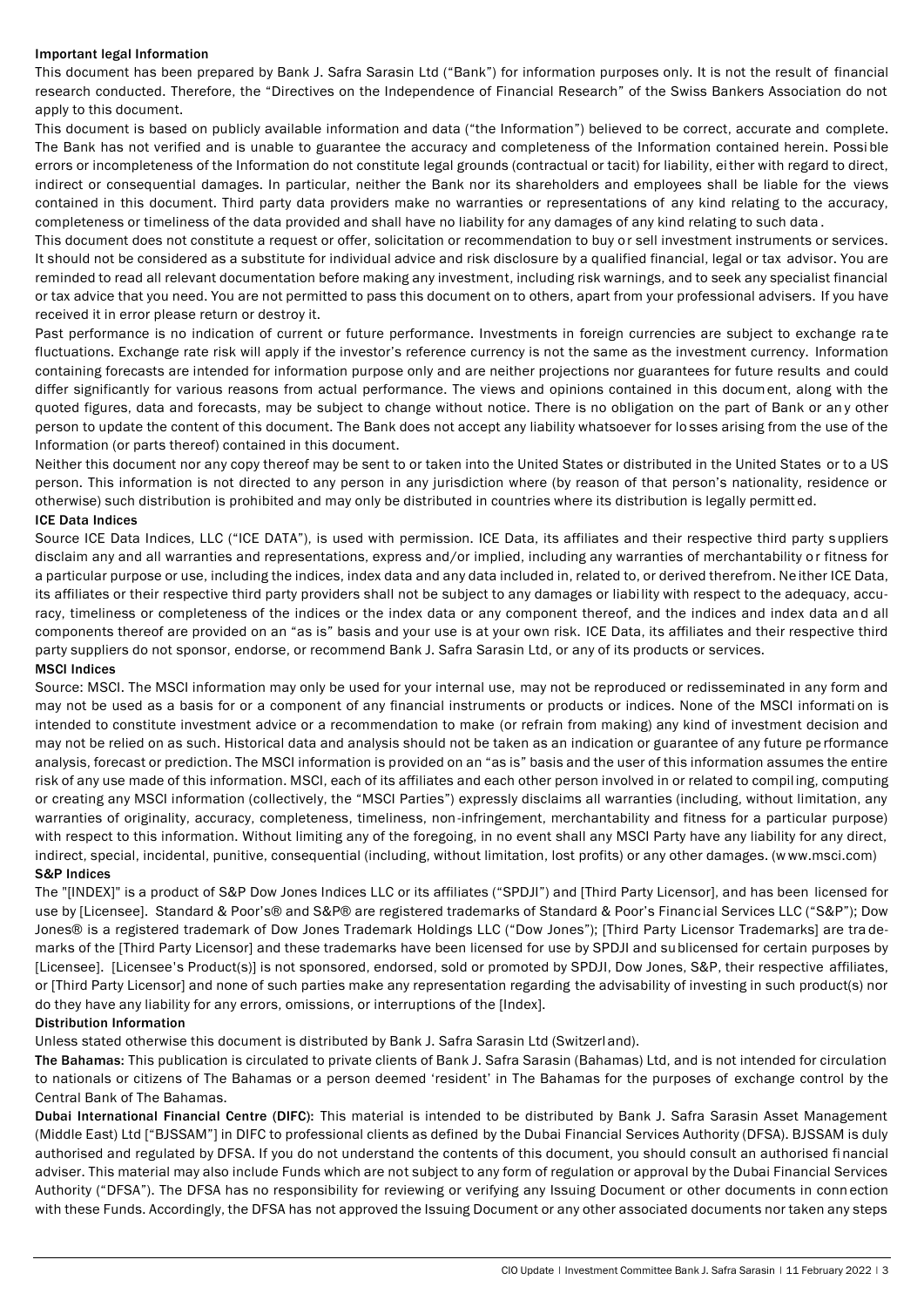to verify the information set out in the Issuing Document, and has no responsibility for it. The Units to which the Issuing Document relates may be illiquid and/or subject to restrictions on their resale. Prospective purchasers should conduct their own due diligence on the Units.

Germany: This marketing publication/information is being distributed in Germany by J. Safra Sarasin (Deutschland) GmbH, Kirchnerstraße 6-8, 60311 Frankfurt am Main, for information purposes only and does not lodge claim to completeness of product characteristics. Insofar as information on investment funds is contained in this publication, any product documents are available on request free of charge from J. Safra Sarasin (Deutschland) GmbH, Kirchnerstraße 6-8, 60311 Frankfurt am Main in English and German language. To the extent that indicative investment options or portfolio structures are included, the following applies: The indi cative investment options or portfolio structures presented in these documents and the underlying model calculations are based on the informa tion and data provided to us in the context of the asset advisory discussion, and we have not checked them for accuracy or complet eness. The indicative investment option/portfolio structure described here is thus intended as a guide and does not make any claim to comprehensive suitability but aims to inform you about the general possibilities that an investment entails. In order to provide you with a final investment recommendation that is tailored to your specific situation, we need further information, in particular on your investment goals, risk tolerance, experience and knowledge of financial services and products and your financial situation. This publication is intended to be distributed by J. Safra Sarasin (Deutschland) GmbH, Kirchnerstraße 6-8, 60311 Frankfurt am Main to clients domiciled or having their registered office in Germany and is directed exclusively at institutional clients who intend to conclude investment business exclusively as entrepreneurs for commercial purposes. This clientele is limited to credit and financial services institutions , capital management companies and insurance companies, provided that they have the necessary permission for the business operation and are subject to supervision, as well as medium and large corporations within the meaning of the German Commercial Code (section 267 (2) and (3) HGB).

Gibraltar: This marketing document is distributed from Gibraltar by Bank J. Safra Sarasin (Gibraltar) Ltd, First Floor Neptune House, Marina Bay, Gibraltar to its clients and prospects. Bank J. Safra Sarasin (Gibraltar) Ltd whose Registered Office is 57/63 L ine Wall Road, Gibraltar offers wealth and investment management products and services to its clients and prospects. Incorporated in Gibraltar with registration number 82334. Bank J. Safra Sarasin (Gibraltar) Ltd is authorised and regulated by the Gibraltar Financial Servi ces Commission. Telephone calls may be recorded. Your personal data will be handled in accordance with our Data and Privacy Statement. Where this publication is provided to you by Bank J. Safra Sarasin (Gibraltar) Limited: This document is approved as a marketing co mmunication for the purposes of the Financial Services Act 2019. Nothing in this document is intended to exclude or restrict any liability that we owe to you under the regulatory system that applies to us, and in the event of conflict, any contrary indication is overridden. You are reminded to read all relevant documentation before making any investment, including risk warnings, and to seek any specialist financia l or tax advice that you need. You are not permitted to pass this document on to others, apart from your professional advisers. If you have received it in error please return or destroy it.

Hong Kong: This document is disseminated by Bank J. Safra Sarasin Ltd, Hong Kong Branch in Hong Kong. Bank J. Safra Sarasin Ltd, Hong Kong Branch is a licensed bank under the Hong Kong Banking Ordinance (Cap. 155 of the laws of Hong Kong) and a registered institution under the Securities and Futures Ordinance (cap. 571 of the laws of Hong Kong).

Luxemburg: This publication is distributed in Luxembourg by Banque J. Safra Sarasin (Luxembourg) SA (the "Luxembourg Bank"), having its registered office at 17-21, Boulevard Joseph II, L-1840 Luxembourg, and being subject to the supervision of the Commission de Surveillance du Secteur financier – CSSF. The Luxembourg Bank merely agrees to make this document available to its clients in Luxembourg and is not the author of this document. This document shall not be construed as a personal recommendation as regards th e financial instruments or products or the investment strategies mentioned therein, nor shall it be construed as and does not constitute an invitation to enter into a portfolio management agreement with the Luxembourg Bank or an offer to subscribe for or purchas e any of the products or instruments mentioned therein. The information provided in this document is not intended to provide a basis on which to make an investment decision. Nothing in this document constitutes an investment, legal, accounting or tax advice or a repr esentation that any investment or strategy is suitable or appropriate for individual circumstances. Each client shall make its own appraisal. The liability of the Luxembourg Bank may not be engaged with regards to any investment, divestment or retention decision taken by the client on the basis of the information contained in the present document. The client shall bear all risks of losses potentially incurred as a result of such decision. In particular, neither the Luxembourg Bank nor their shareholders or employees shall be liable for the opin ions, estimations and strategies contained in this document.

Monaco: In Monaco this document is distributed by Banque J. Safra Sarasin (Monaco) SA, a bank registered in "Principauté de Monaco" and regulated by the French Autorité de Contrôle Prudentiel et de Résolution (ACPR) and Monegasque Government and Commission de Contrôle des Activités Financières («CCAF»).

Panama: This publication is distributed, based solely on public information openly available to the general public, by J. Safra Sar asin Asset Management S.A., Panama, regulated by the Securities Commission of Panama.

Qatar Financial Centre (QFC): This material is intended to be distributed by Bank J. Safra Sarasin (QFC) LLC, Qatar ["BJSSQ"] from QFC to Business Customers as defined by the Qatar Financial Centre Regulatory Authority (QFCRA) Rules. Bank J. Safra Sarasin (QFC) LLC is authorised by QFCRA. This material may also include collective investment scheme/s (Fund/s) that are not registered in the QFC or regulated by the Regulatory Authority. Any issuing document / prospectus for the Fund, and any related documents, have not been reviewed or approved by the Regulatory Authority. Investors in the Fund may not have the same access to information about the Fund that they would have to information of a fund registered in the QFC; and recourse against the Fund, and those involved with it, may be limited or difficult and may have to be pursued in a jurisdiction outside the QFC.

Singapore: This document is disseminated by Bank J. Safra Sarasin Ltd., Singapore Branch in Singapore. Bank J. Safra Sarasin, Singapore Branch is an exempt financial adviser under the Singapore Financial Advisers Act (Cap. 110), a wholesale bank licensed u nder the Singapore Banking Act (Cap. 19) and regulated by the Monetary Authority of Singapore.